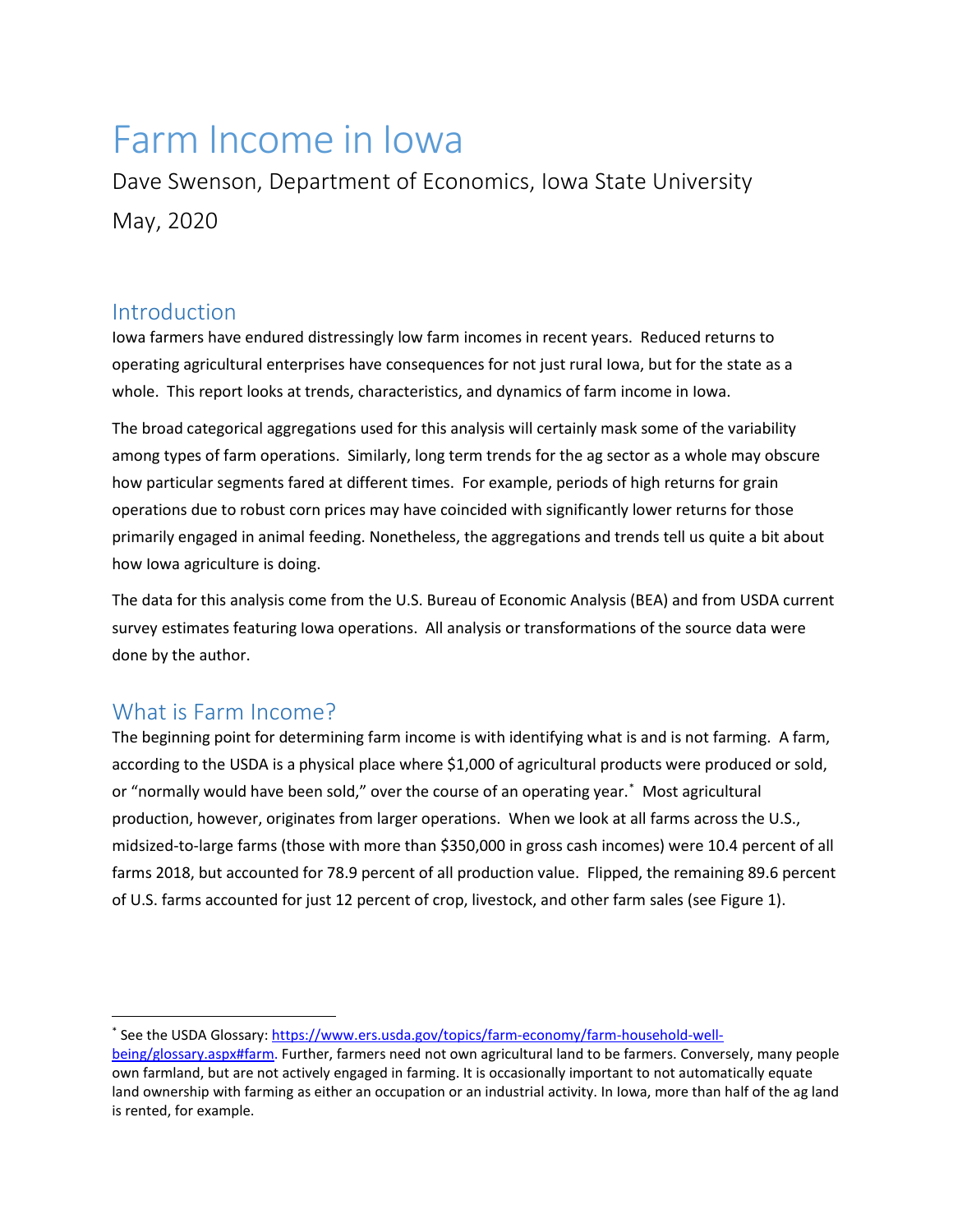## Distribution of farms, value of production, and farm assets, 2018



cash farm income (GCFI) less than \$350,000, measured before deducting expenses. Midsize family farms have GCFI of \$350,000-\$999,999. Large-scale family farms have GCFI of \$1,000,000 or more. Source: USDA, Economic Research Service and National Agricultural Statistics Service, 2018 Agricultural Resource Management Survey (data as of December 2019).

### <span id="page-1-0"></span>**FIGURE 1**

The USDA categorizes farms by sales levels ranging from less than \$100,000 to greater than \$1 million, and by farm typology. Categorizing farms by sales amounts is intuitively clear, the farm typology measure, however, requires more description.

Farm Typology:

- Residence Farms. These farms have fewer than \$350,000 in gross farm income. The principal operators of these farms are retired or they have a nonfarm primary occupation
- Intermediate Farms. These have also have fewer than \$350,000 in gross farm income, but the principal operator's primary occupation is farming.
- Commercial Farms. These have \$350,000 or more gross cash income. These farms are primarily family farms, but there are also non-family farms included.

In [Figure 1](#page-1-0) the "small family farms" encompasses all of the subgroups of a residence farm. Nationally, nearly 53 percent of these farms are operated by a retired person or someone whose primary job is not farming. The low-sales and moderate-sales farms are considered small family farms, but are also typed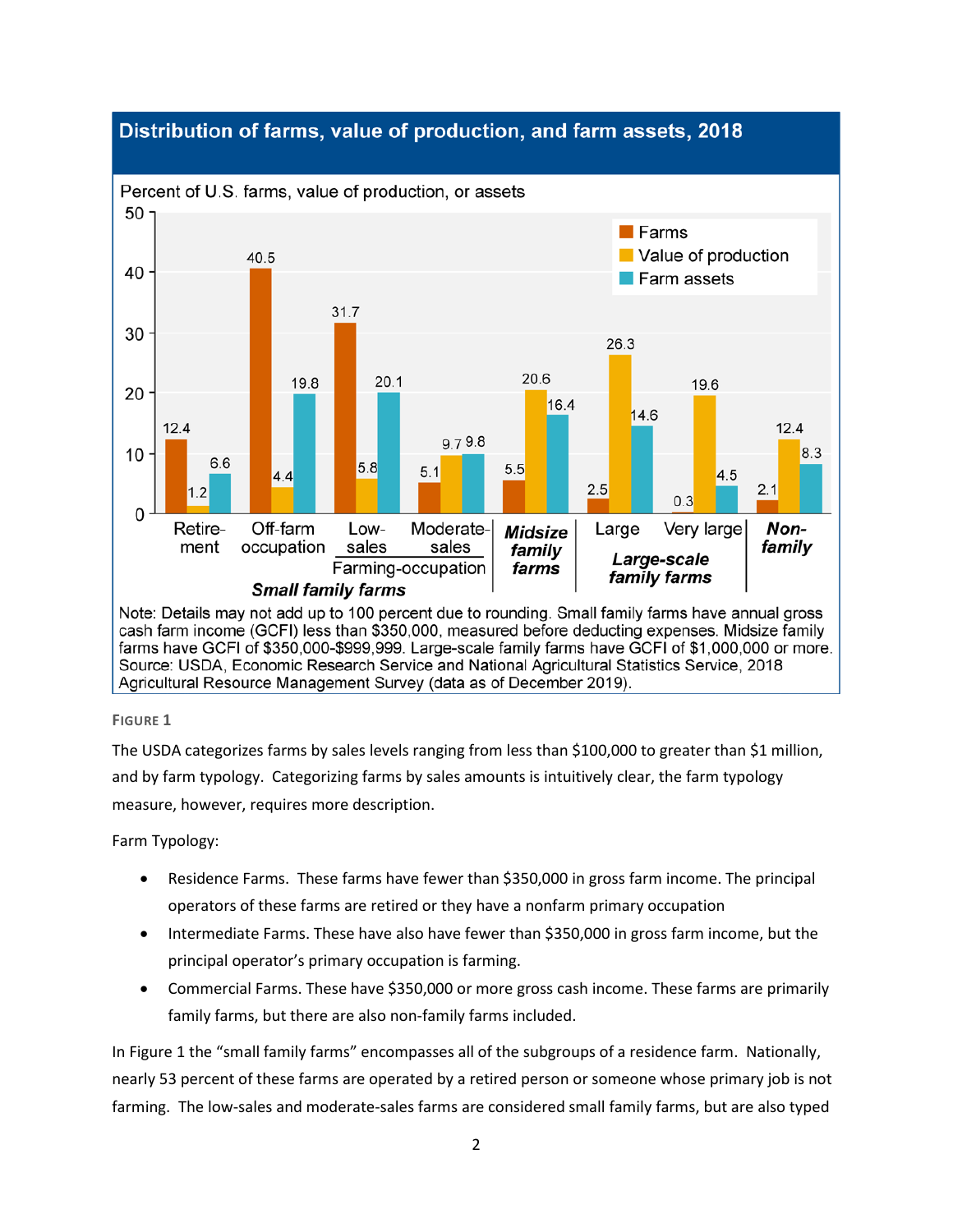as intermediate farms. Commercial farms are composed of all midsized family farms, large-scale family farms, and nonfamily farms. The farm typology measure, therefore, encompasses both the occupational circumstances of the principal operator and the income generating characteristics of the farm operation.

Data from the USDA Agricultural Resource Management Survey (ARMS) provide both economic class and farm typology summaries for Iowa. [Table 1](#page-2-0) indicates that Iowa had 86,001 farm operations in 2018. A full 60 percent of those operations had fewer than \$100,000 in sales with an average gross cash income of \$32,964.[\\*](#page-2-1) At the other extreme are farms with more than \$1 million in gross income. These very large operations were 7.4 percent of all farms, but their average gross cash income per farm was \$1.74 million. Average gross cash income for all Iowa farms was \$273,897.

<span id="page-2-0"></span>**TABLE 1**

|                                                         |           | Farm Economic Level |              |              |              |                |  |  |
|---------------------------------------------------------|-----------|---------------------|--------------|--------------|--------------|----------------|--|--|
|                                                         |           | Under               | \$100,000 to | \$250,000 to | \$500,000 to | \$1 Million or |  |  |
|                                                         | All       | \$100,000           | \$249,999    | \$499,999    | \$999,999    | more           |  |  |
| Number of Farms                                         | 86,001    | 51,623              | 11,075       | 8,898        | 8,001        | 6,403          |  |  |
| Gross Cash Income Per Farm                              | \$273.897 | \$32,964            | \$181,816    | \$377,220    | \$667,415    | \$1,740,224    |  |  |
| Farms as a Percent of Total                             | 100.0%    | 60.0%               | 12.9%        | 10.3%        | 9.3%         | 7.4%           |  |  |
| Gross Cash Income Per Farm<br>as a Percent of the State |           |                     |              |              |              |                |  |  |
| Average                                                 | 100.0%    | 12.0%               | 66.4%        | 137.7%       | 243.7%       | 635.4%         |  |  |

**Iowa Per Farm Gross Cash Income by Economic Level, 2018**

Clearly, the bulk of returns to agriculture are concentrated among the largest operations. In [Figure 2](#page-3-0) it is shown that Iowa farm operations with fewer than \$250,000 in gross receipts made up 73 percent of all farms but only commanded 13.7 percent of gross cash income. At the other extreme, 16.7 percent of all farms had \$500,000 in sales or more, but those farms had 70 percent of all gross cash income in Iowa that year.

This barbell-like situation where the bulk of farmers are clustered at one end of the continuum and the bulk of sales are clustered at the other end will be a recurring revelation in this analysis. Stated clearly, the vast majority of farmers in the U.S. and in Iowa do not generate sufficient incomes solely from farming to maintain their households.

<span id="page-2-1"></span> <sup>\*</sup> Gross cash income is the cash value of all sales and other qualifying farm activities. One must subtract all farm expenses and other adjustments like inventory changes and depreciation to arrive at net farm income for farm proprietors.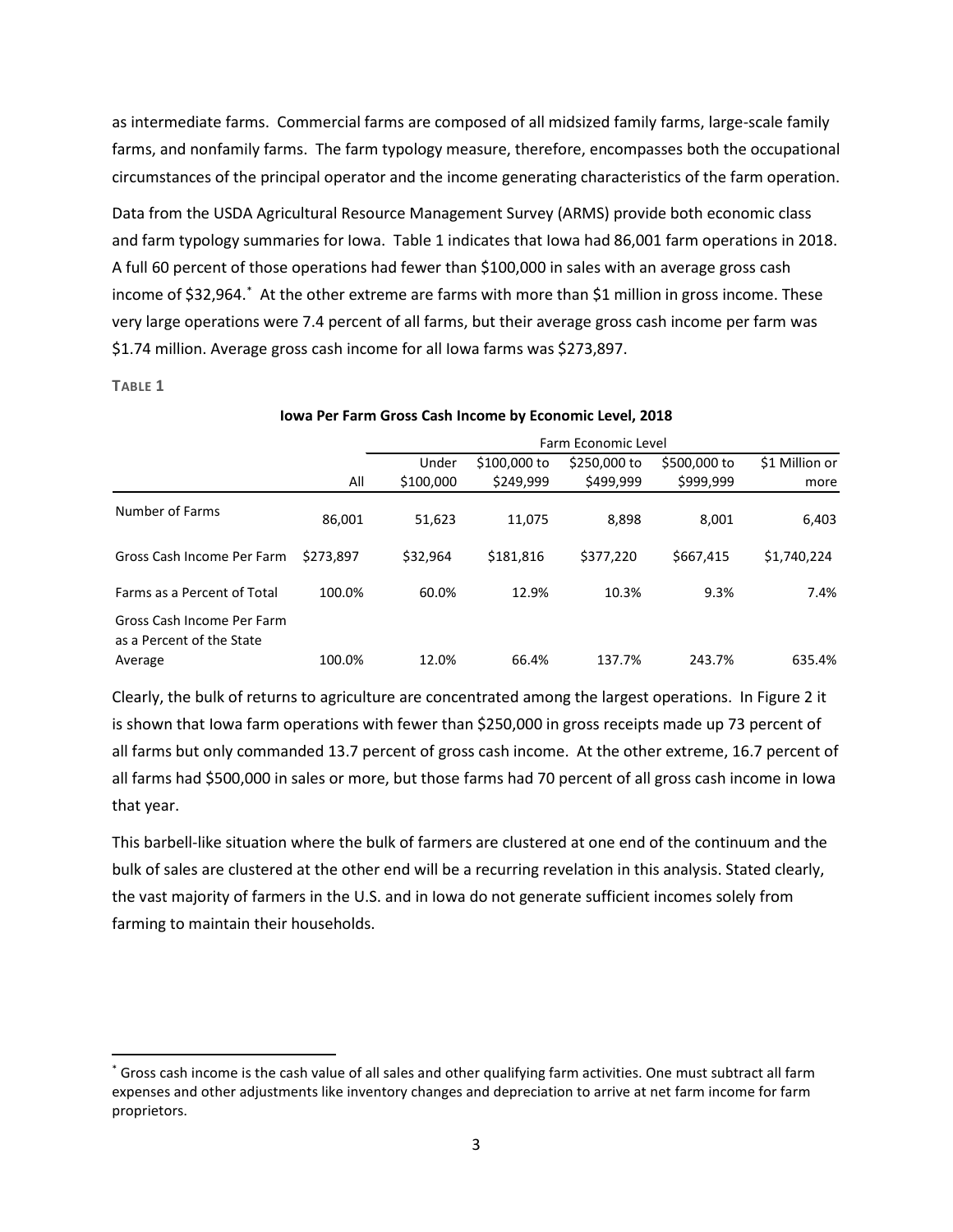

## Distribution of Iowa Farms and Total Farm Gross Cash Income by Farm Economic Class, 2018

#### <span id="page-3-0"></span>**FIGURE 2**

Turning to the farm typology measure [\(Table 2\)](#page-4-0), the polar distribution of farm numbers as compared to gross cash income from farm sales is again clearly evident. Residence farms numbered 36,808 and had \$47,592 average sales per operation. There were 19,378 commercial farms averaging \$975,104 in gross cash receipts.

All residence farms were nearly 43 percent of the total [\(Figure 3\)](#page-4-1), but had just 7.4 percent of cash receipts. Commercial farms, those with at least \$350,000 in annual sales were 22.5 percent of the farms and had just over 80 percent of the cash receipts. Stated differently, four out of five dollars in agriculture receipts were generated by a little more than a fifth of Iowa's farmers.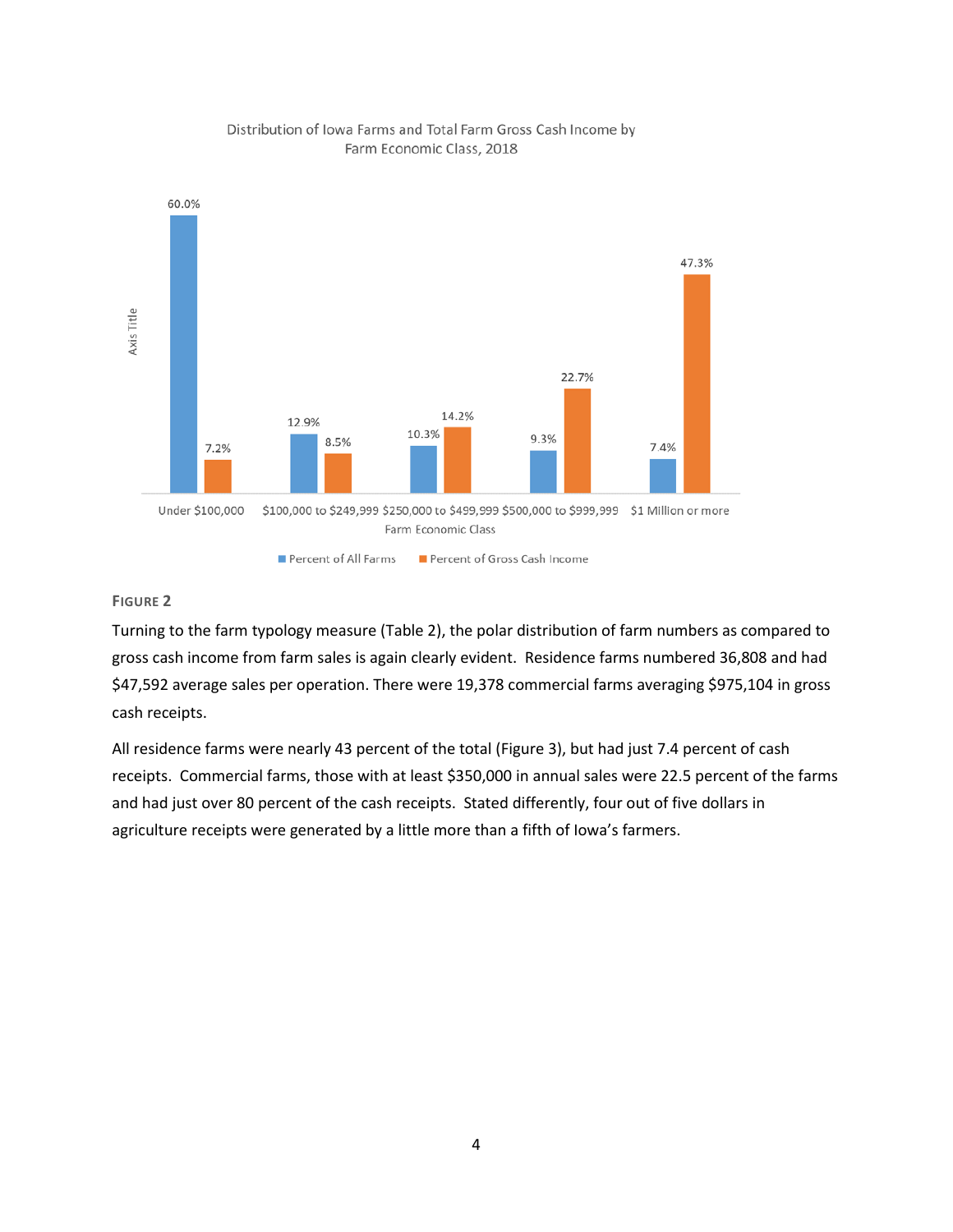#### <span id="page-4-0"></span>**TABLE 2**

|                                                                 |           | Farm Typology |              |            |  |
|-----------------------------------------------------------------|-----------|---------------|--------------|------------|--|
|                                                                 |           | Residence     | Intermediate | Commercial |  |
|                                                                 | All       | Farms         | Farms        | Farms      |  |
| Number of Farms                                                 | 86,001    | 36,808        | 29,815       | 19,378     |  |
| Gross Cash Income Per Farm                                      | \$273,897 | \$47,592      | \$97,533     | \$975,104  |  |
| Farms as a Percent of Total                                     | 100.0%    | 42.8%         | 34.7%        | 22.5%      |  |
| Gross Cash Income Per Farm as a<br>Percent of the State Average | 100.0%    | 7.4%          | 12.3%        | 80.2%      |  |

**Iowa Per Farm Gross Cash Income by Farm Typology, 2018**

This extreme skewing of farm by economic size or typology versus farm sales in either [Figure 2](#page-3-0) or [Figure](#page-4-1)  [3](#page-4-1) raises important points about the functional salience of the farm definition. If, when ordered by economic class, nearly two-thirds of all Iowa farms only account for 15.7 percent of all sales (the first two economic classes), or, when ordered by farm typology, about 43 percent of all farms (the residence farms) contribute just 7.4 percent of all sales, then how economically important are these operations in terms of policy development and general support? As farmers and stakeholders their numbers are substantial. Their economic contributions, however, relative to their numbers are small.

Distribution of Iowa Farms and Total Farm Gross Cash Income by Farm Typology, 2018



<span id="page-4-1"></span>**FIGURE 3**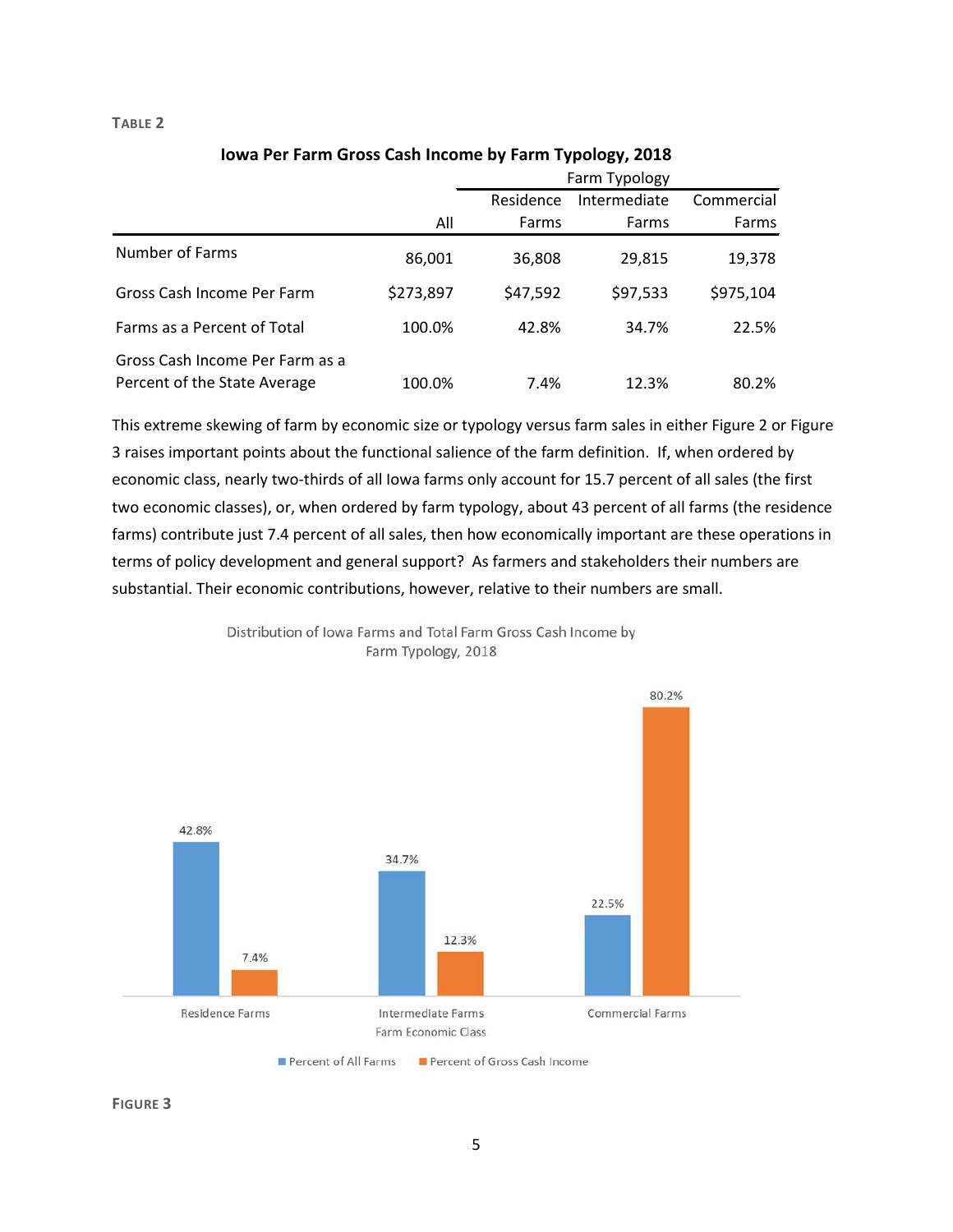# Farm Household Income: Farm and Nonfarm

When analyzing farms, we distinguish between farm households, the household within which a farm operation's principal operator lives, and other farms, mostly corporate, where there is not a principal operator household associated with the farm. Of the 86,001 farms in Iowa in 2018, 84,396 (98.1 percent) were operated by a farm household. Fewer than 2 percent of Iowa farms are non-household farms. The following two tables show by economic class and farm typology, the average dependence of farm households on farm income.

[Table 3](#page-5-0) breaks out average farm and nonfarm incomes for farm households by economic class. For those with fewer than \$100,000 in sales, farm household income averaged just \$6,777 while their average nonfarm income was more than 12 times greater at \$82,890. The next larger group in the sales category was able to garner about 35 percent of their household income from farming. The fraction of total household income from farming continues to grow through the economic categories. The largest farms generated nearly 82 percent of their household incomes from farming. The average percentage for all Iowa farmers was 39 percent from farming. The average farm household in 2018 had \$126,321 in income. The mean household income for all Iowa households in 2018 was \$77,173, according to the American Community Survey. Average household incomes for every farm economic category exceeded the statewide household income average, and the average farm household in Iowa exceeded the state all households average by 64 percent.

#### <span id="page-5-0"></span>**TABLE 3**

|                                 |           | Farm Economic Level |              |              |              |                |  |  |
|---------------------------------|-----------|---------------------|--------------|--------------|--------------|----------------|--|--|
|                                 |           | Under               | \$100,000 to | \$250,000 to | \$500,000 to | \$1 Million or |  |  |
|                                 | All       | \$100,000           | \$249.999    | \$499.999    | \$999,999    | more           |  |  |
| Number of Farms                 | 84,396    | 50,678              | 11,051       | 8,851        | 8.001        | 5,815          |  |  |
| Total operator household income |           |                     |              |              |              |                |  |  |
| from farming activities         | \$48,702  | \$6,777             | \$34,267     | \$76.292     | \$141.937    | \$271,250      |  |  |
| Total operator household income |           |                     |              |              |              |                |  |  |
| from off-farm sources           | \$77,619  | \$82,890            | \$64,322     | \$72,586     | \$80,092     | \$61,201       |  |  |
| Total household income          | \$126.321 | \$89,667            | \$98,589     | \$148.878    | \$222.029    | \$332,451      |  |  |

#### **Iowa Farm Household Income from Farm and Nonfarm Sources by Economic Level, 2018**

[Table 4](#page-6-0) breaks out farm and nonfarm incomes by farm typology. Remembering that residence farms included persons who were retired or who listed a nonfarm occupation as their principal occupation, we again find that their nonfarm income is nearly 10 times greater than their farm income per household. Unlike the progression above, however, we find that the intermediate farms had the lowest total household incomes. These farms are nearly 35 percent of all farms in Iowa and their operators list farming as their primary occupation. Their average total household income was \$65,650 in 2018, and they still made less than a quarter of their household income from farming. When using economic class as the breakdown (above), we find no real evidence of potential economic distress considering total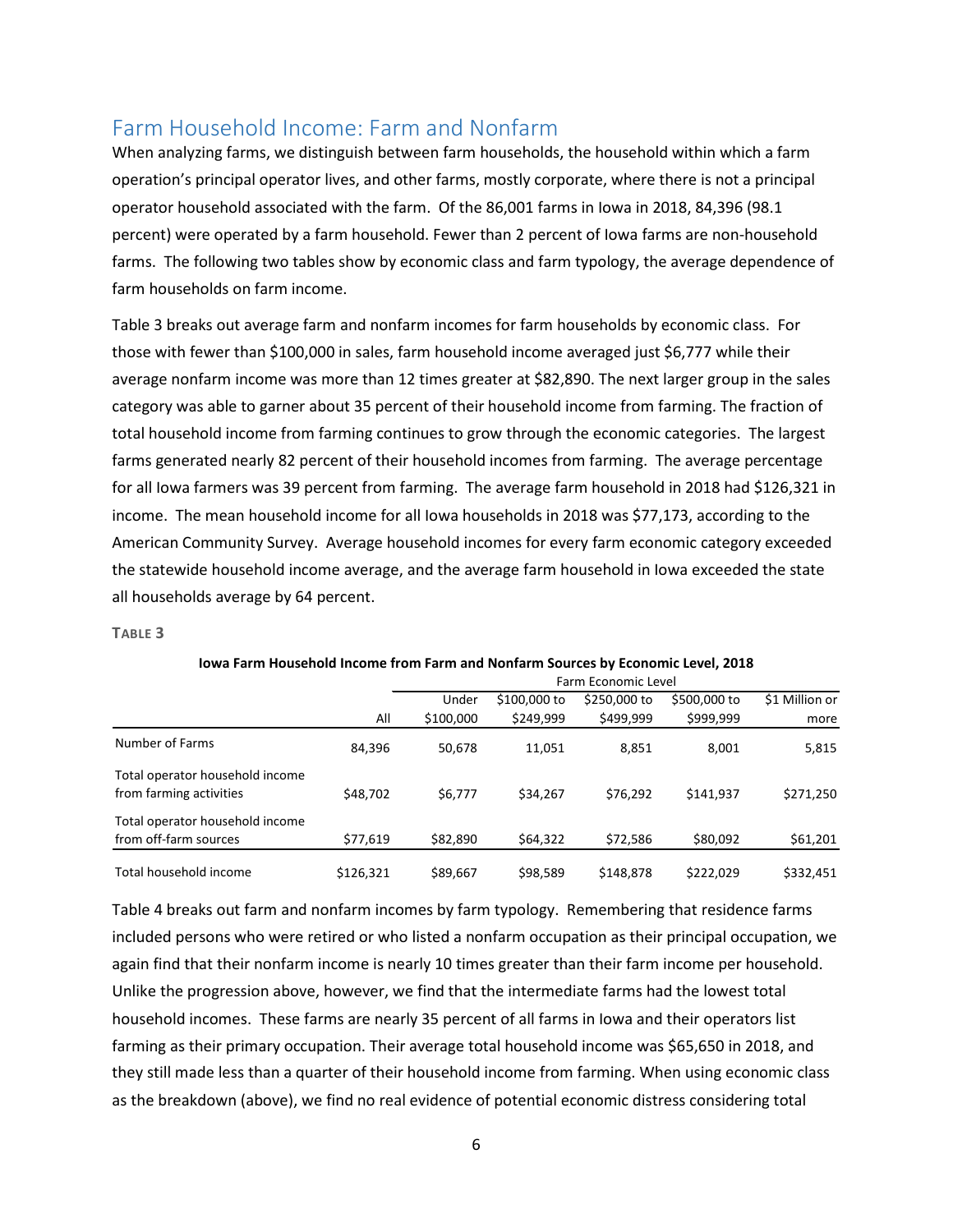household incomes. Here, though, the intermediate farm household incomes averaged just 85 percent of the statewide average for all households and just 52 percent of the average for all Iowa farmers. These farms are nearly 35 percent of all farms. Commercial farmers, 22.5 percent of all farmers generated 73 percent of their average total household income of \$252,008 from farming.

Distinguishing farm characteristics by economic class and farm typology paints a different picture of farm householders' wellbeing. Under the economic class breakdown, average farm household incomes from all sources exceeded the state average. Under the farm typology method, a substantial fraction of Iowa farm households, the intermediate farmers, had average incomes from all sources that were less than the state average for all households.

#### <span id="page-6-0"></span>**TABLE 4**

|                                                            |           | Farm Typology |              |            |  |
|------------------------------------------------------------|-----------|---------------|--------------|------------|--|
|                                                            |           | Residence     | Intermediate | Commercial |  |
|                                                            | All       | Farms         | Farms        | Farms      |  |
| Number of Farms                                            | 84,396    | 36,808        | 29,815       | 17,773     |  |
| Total operator household income from<br>farming activities | \$48,702  | \$10,481      | \$15,264     | \$183,952  |  |
| Total operator household income from<br>off-farm sources   | \$77,619  | \$104,295     | \$50,386     | \$68,056   |  |
| Total household income                                     | \$126,321 | \$114,776     | \$65,650     | \$252,008  |  |

## **Iowa Farm Household Income from Farm and Nonfarm Sources by Farm Typology, 2018**

# Iowa Farm Proprietor Income Trends

The following data reflect longer term trends in farm proprietor income in Iowa and as Iowa compares with the nation.[\\*](#page-6-1) All of the data for this analysis come from the U.S. Bureau of Economic analysis. [Figure 4](#page-7-0) shows real (inflation-adjusted) farm proprietor income for Iowa over the past two decades. Adjusting for inflation allows for a realistic measure of comparative purchasing power from farm operations. Using a four-quarter moving average allows for the determination of how farmers are doing on an annualized basis over the course of a year.

This measurement period is characterized by sharp rises and falls in real farm income. The real long term annual farm earnings average was \$4.2 billion per year. Farm proprietors realized early income

<span id="page-6-1"></span> <sup>\*</sup> Farm proprietors' incomes consists of the net income received by the sole proprietorships and the partnerships that operate farms. It excludes the income that is received by corporate farms. It is a component of all proprietor incomes in the state, and all proprietor income is a component of the total personal income realized by Iowans as workers, proprietors, investors, and as recipients of transfer payments (like Social Security payments to the elderly).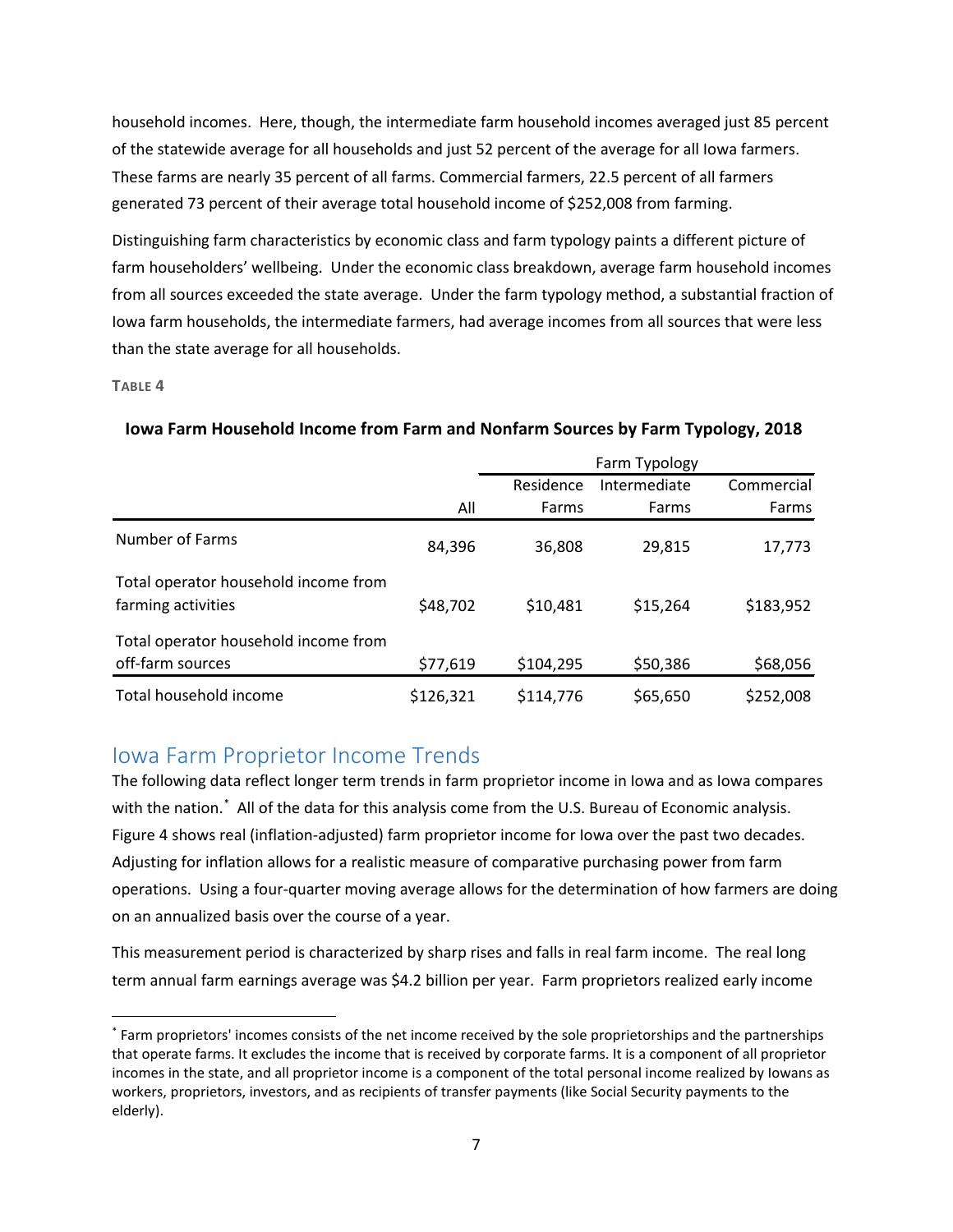peaks in 2004 and 2008. Much more substantial spikes in farmer incomes occurred from the last quarter of 2011 through the last quarter of 2013 where real farm earnings climbed to \$8.5 billion. Owing mainly to sharply falling grain and oilseed prices, however, Iowa farm proprietors realized precipitous declines thereafter. By the end of 2016, their incomes had declined to half of the long term average and fell to their lowest level in this long series. Incomes began improving in the fourth quarter of 2018 and continued to improve through the last quarter of 2019. Annual farm proprietor income at the end of 2019 was 16 percent higher than the real long term annual average.



#### <span id="page-7-0"></span>**FIGURE 4**

Improvement in Iowa farm proprietors' incomes was driven significantly from U.S.D.A. Market Facilitation Program payments. These payments were made to farmers and ranchers whose export markets were lost due to the trade war between, primarily, China and the U.S. For 2018 and 2019, total U.S. payments were \$19 billion. Total payments to Iowa famers were an estimated \$1.022 billion in 2019, which would equal about 25 percent of the incomes Iowa farmers realized that year.[\\*](#page-7-1)

Farmers' incomes as percentages of total personal income in the state have also varied strongly over time (see [Figure 5\)](#page-8-0). Over the two decades on this series, farm incomes averaged 3.1 percent of Iowa total personal income. In the early 2000s it sank to around 2 percent. It rose above the long term

<span id="page-7-1"></span> <sup>\*</sup> China and MFP Tranche 3, Market Intel, American Farm Bureau Federation, 9 January 2020. Last accessed 7 May 2020 at [https://www.fb.org/market-intel/china-and-mfp-tranche-3.](https://www.fb.org/market-intel/china-and-mfp-tranche-3)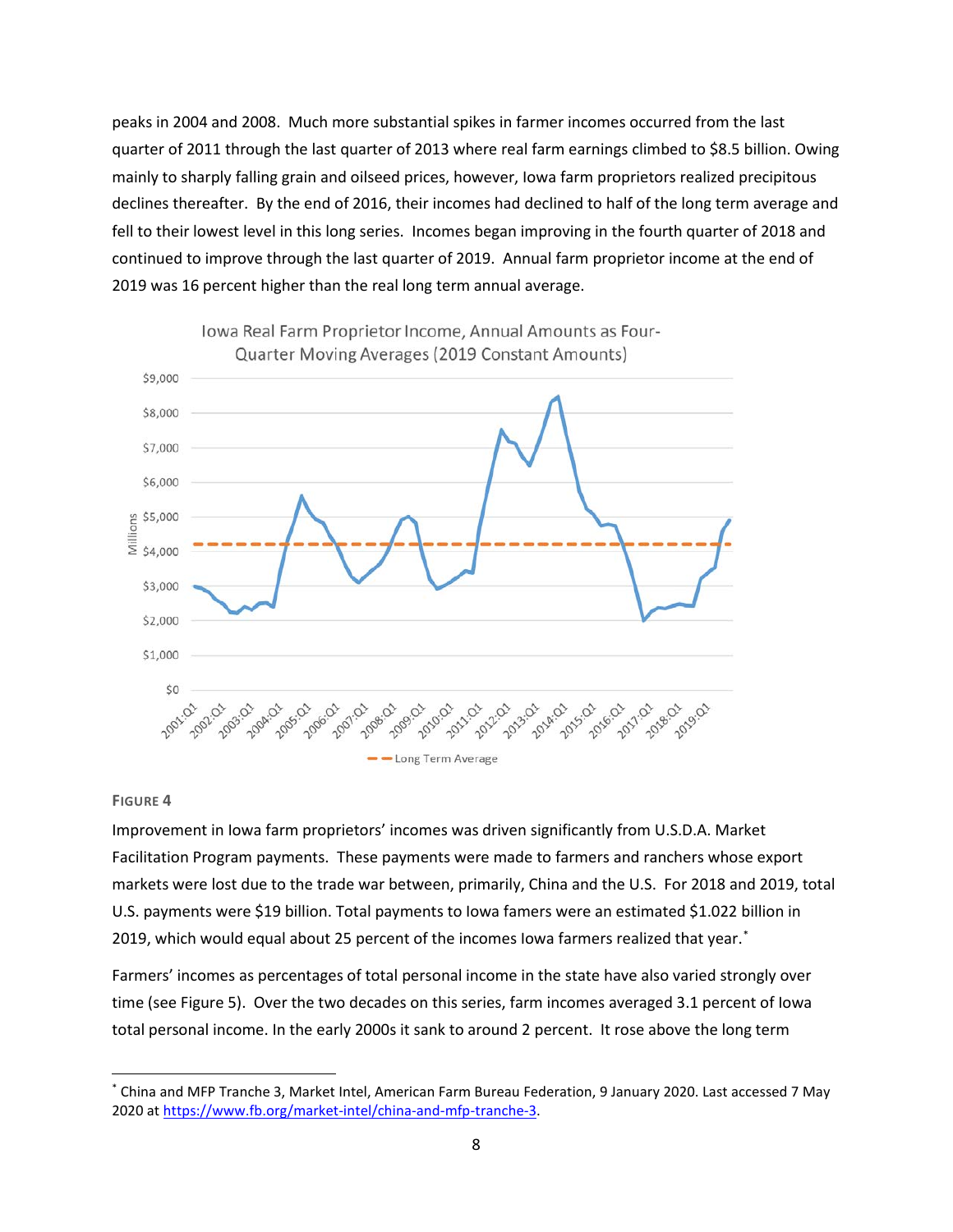average in 2004 and 2008, and it climbed sharply in the early part of this decade topping out at 5.8 percent in the last quarter of 2013. It sank sharply to a low of 1.3 percent at the end of 2016 before recovering to just under the long term average by the end of 2019. Whether measured in real terms or as a share of personal income, and irrespective of the pronounced peaks and valleys, the statistical trend in farm proprietor income over a two decade period has been nearly flat.



Iowa Farm Proprietor Income as a Percentage of Iowa Total

#### <span id="page-8-0"></span>**FIGURE 5**

The last data series compares Iowa's overall performance to all other farmers in the U.S. over the past 20 years. In [Figure 6](#page-9-0) it is apparent that the long term trend of Iowa's shares has been upward. In all, over two decades, Iowa has gained in shares more than it has lost. Its lowest point was at the end of 2004 at 4.6 percent. The state showed national prominence both at the end of 2008 and at the end of 2011 at nearly 9.5 percent of the U.S. totals. Iowa's peak income year coincided with the nation's peak year and Iowa's overall shares actually declined by the end of 2013. Even though Iowa's total income has only climbed back to its long term average level (see [Figure 4\)](#page-7-0) of late, Iowa's national farm income prominence actually peaked at the end of 2019 at 10.5 percent. Again, Iowa's recent boost in national shares was clearly driven by robust market facilitation payments to Iowa producers. Further, this chart underscores the broad weakness in the overall national farm economy in recent quarters if Iowa climbing back to its historical average in real farm proprietor income results in its highest share of national farm proprietor income.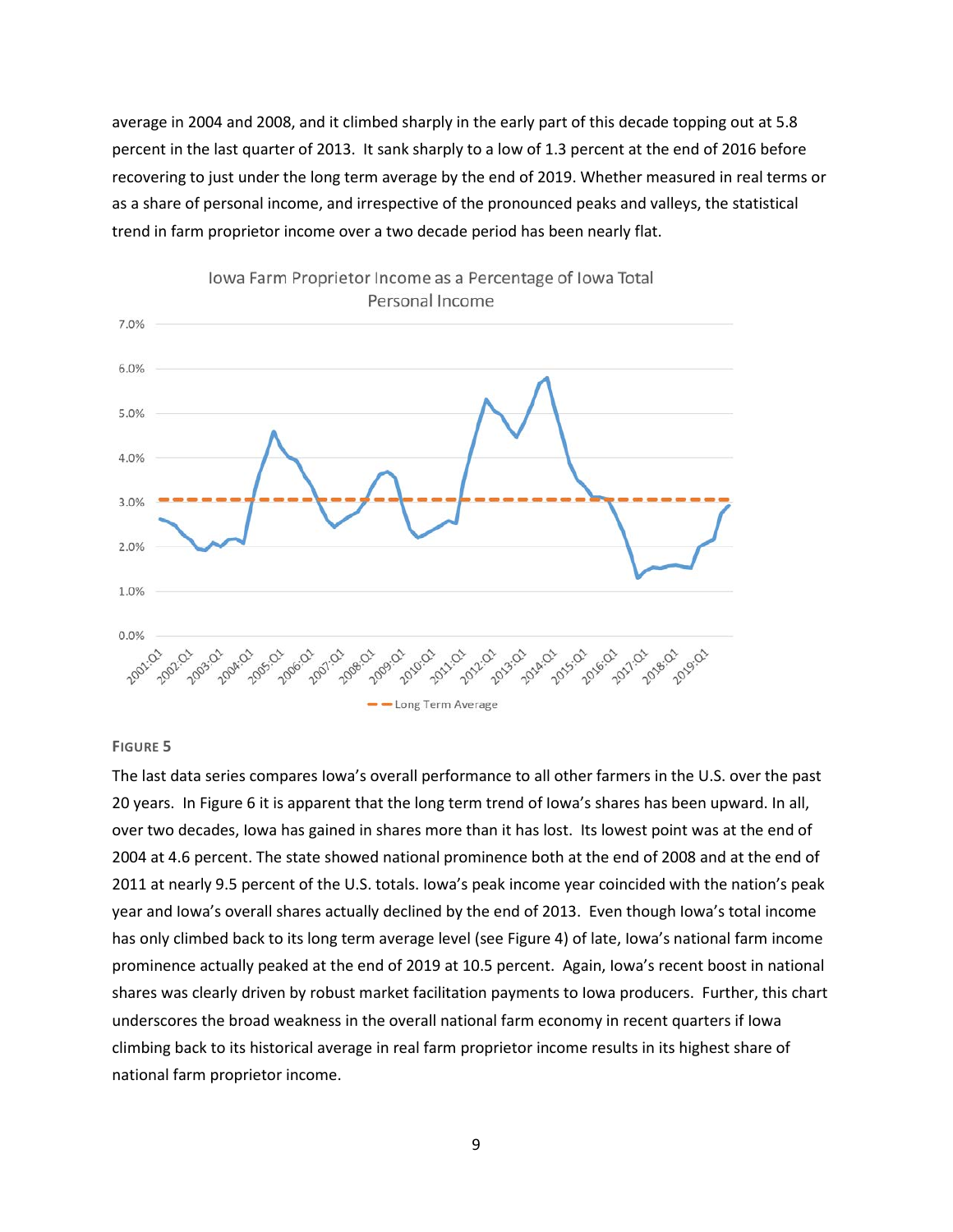

<span id="page-9-0"></span>**FIGURE 6**

## Conclusion

Farm proprietor or farm household incomes in Iowa are frequent concerns of policy makers, ag stakeholders, and most especially, rural communities where those incomes are mostly spent. The financial situation of farm proprietors has been erratic over the past decade yielding both historic highs and historic lows. Volatility has been the most striking feature of Iowa agricultural sector performance.

Looking at broad averages, whether by economic class or by farm typology, the typical Iowa farm household realizes more income per unit than the state average for all households. The average Iowa farm household's income is 64 percent more than the average Iowa household's. Farms with less than \$100,000 in annual sales posted total household incomes that were 16 percent more. Farms with more than \$1 million in sales household incomes averaged 331 percent more. But when farm typology is considered, Iowa's intermediate farmers had lower average household incomes than the overall Iowa household average.

This report tells us nothing about farm balance sheets or the distribution of circumstances within each economic level or farm typology category. It does, however, inform us about the general characteristics of Iowa's farm households and the degrees to which they depend on farming or outside sources to maintain their households and their farming operations.